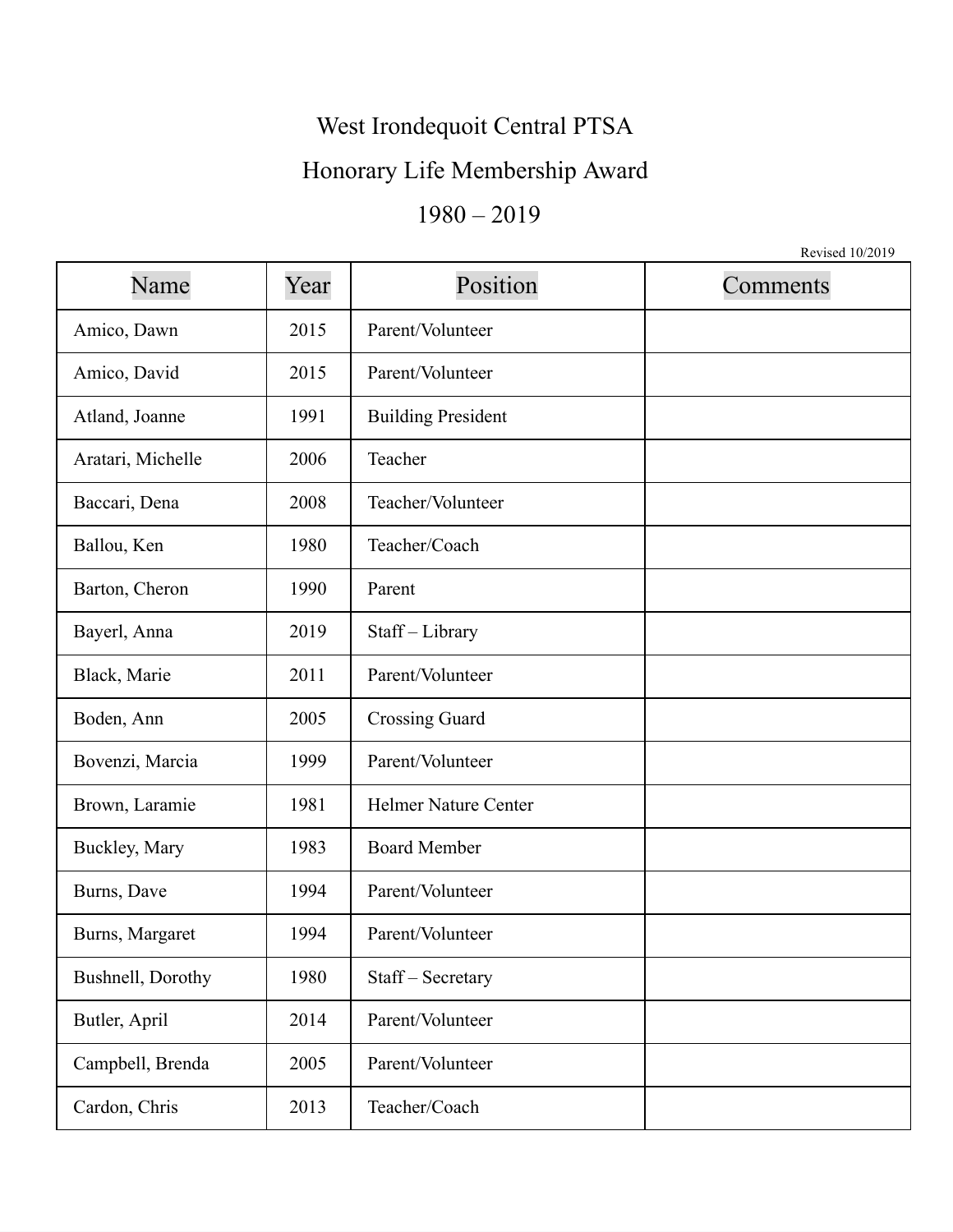| Casler, Patty          | 2014 | Parent/Volunteer                 |                             |
|------------------------|------|----------------------------------|-----------------------------|
| Chamberlin, Barb       | 1983 | Parent                           |                             |
| Clapp, Frank           | 1988 | Teacher/Board of Ed. Member      | Deceased                    |
| Colbey, Alana          | 2018 | Parent/Volunteer                 |                             |
| Colucci, Richard       | 1985 | Police Department                |                             |
| Craig, Charlotte       | 2010 | Teacher                          |                             |
| Crane, Jeff            | 2002 | Principal                        |                             |
| Crumlish-Fridd, Carol  | 2003 | Parent/Volunteer                 |                             |
| Dalbert, Dr. Salvatore | 1986 | Parent                           |                             |
| Daly, Gail             | 2000 | Parent/Volunteer                 |                             |
| DeVoldre, Jane         | 2009 | Teacher                          |                             |
| Dickenson, Marian      | 1981 | Teacher Assistant/Volunteer      | Distinguished Service Award |
| Dinnocenzo, Linda      | 1997 | <b>Assistant Superintendent</b>  |                             |
| Dreher, Suzanne        | 2007 | <b>Board of Education Member</b> | Distinguished Service Award |
| Early, Dr. William     | 1982 | Superintendent                   |                             |
| Falter, Nance          | 1981 | <b>Board of Education Member</b> |                             |
| Flood, Michelle        | 2004 | Teacher                          |                             |
| Gawens, Bertha         | 1983 | <b>Crossing Guard</b>            |                             |
| Glasow, Ethel          | 1985 | School Secretary                 |                             |

# Page 1

| Name            | Year | Position                 | Comments |
|-----------------|------|--------------------------|----------|
| Goonan, Dorothy | 2000 | Senior Citizen Volunteer |          |
| Graham, Colleen | 2011 | Teacher                  |          |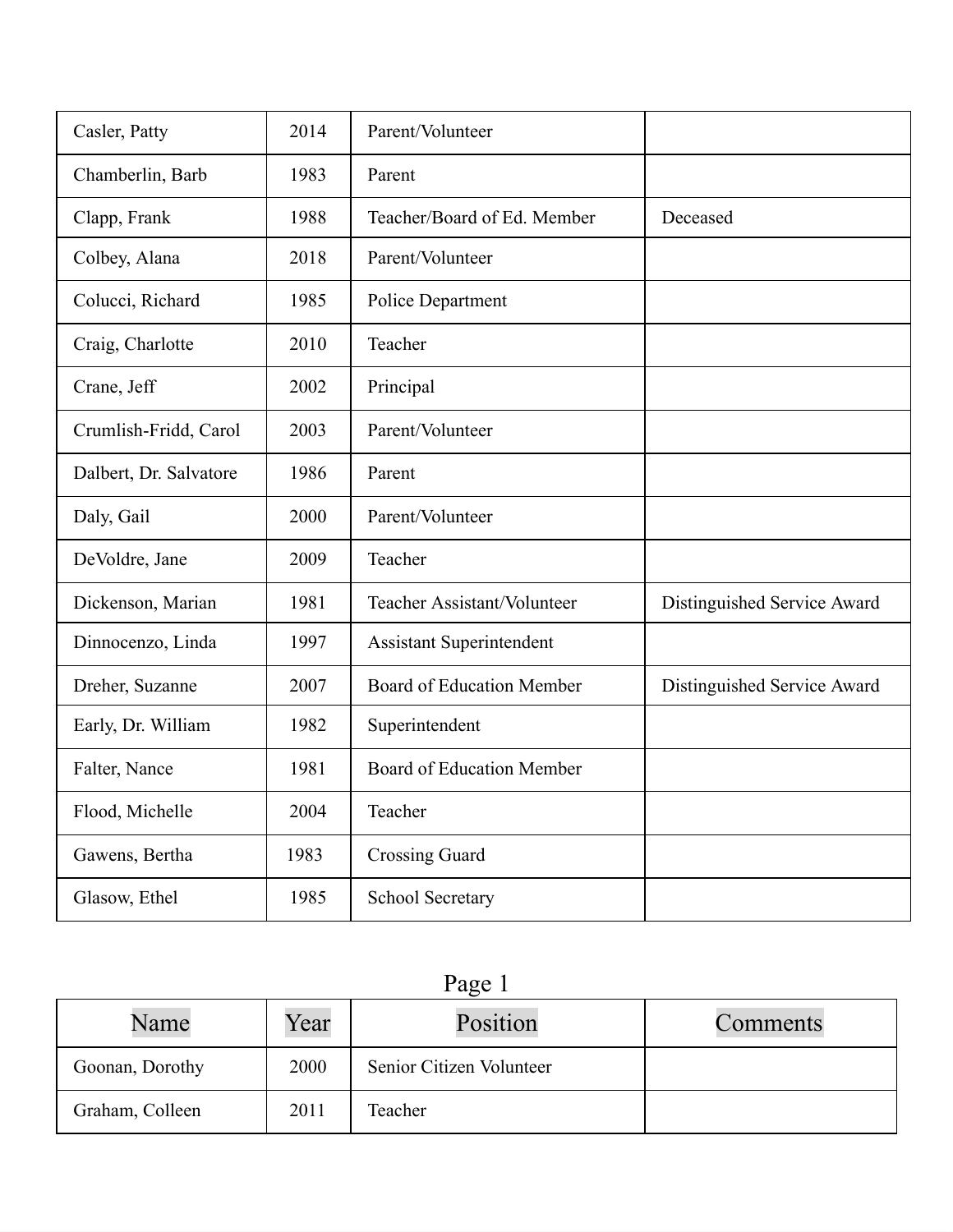| Guercio, Jeff         | 2021 | Teacher                             |  |
|-----------------------|------|-------------------------------------|--|
| Guido, Lisa           | 2013 | Teacher                             |  |
| Hable, James          | 1987 | Teacher                             |  |
| Haefner, Ellie        | 1993 | PACE Coordinator/Volunteer          |  |
| Henrichs, Karen       | 1994 | Parent/Volunteer                    |  |
| Henritz, Sarah        | 1983 |                                     |  |
| Herbert, Amy          | 1998 | <b>Building President</b>           |  |
| Heron, Maureen        | 2013 | Teaching Assistant/Parent/Volunteer |  |
| Herrerma, Jack        | 1989 | Parent                              |  |
| Hoffmeier, Dave       | 2001 | Staff                               |  |
| Humphrey, Marjorie    | 2010 | Teacher                             |  |
| Hunter, Rev. Converse | 1983 | Parent/Volunteer                    |  |
| Iannone, Pam          | 2017 | Staff - Secretary                   |  |
| Jaffarian, George     | 2017 | <b>Crossing Guard</b>               |  |
| Johnston, Karen       | 2016 | Parent/Volunteer                    |  |
| Jones, Holly          | 1986 | Principal                           |  |
| Kavaliunas, Grace     | 2007 | Staff-Resource Room                 |  |
| Kropman, Dena         | 2021 | Teacher                             |  |
| Krozmer, Irene        | 1992 | Staff                               |  |
| Lenzi, Mary Beth      | 2012 | Staff                               |  |
| Mangione, Ida         | 2000 | Parent/Volunteer                    |  |
| Marafino, Frank       | 1982 | Parent/Volunteer                    |  |
| Marafino, Tania       | 1982 | Parent/Volunteer                    |  |
| Margeson, Patricia    | 1982 | Teacher                             |  |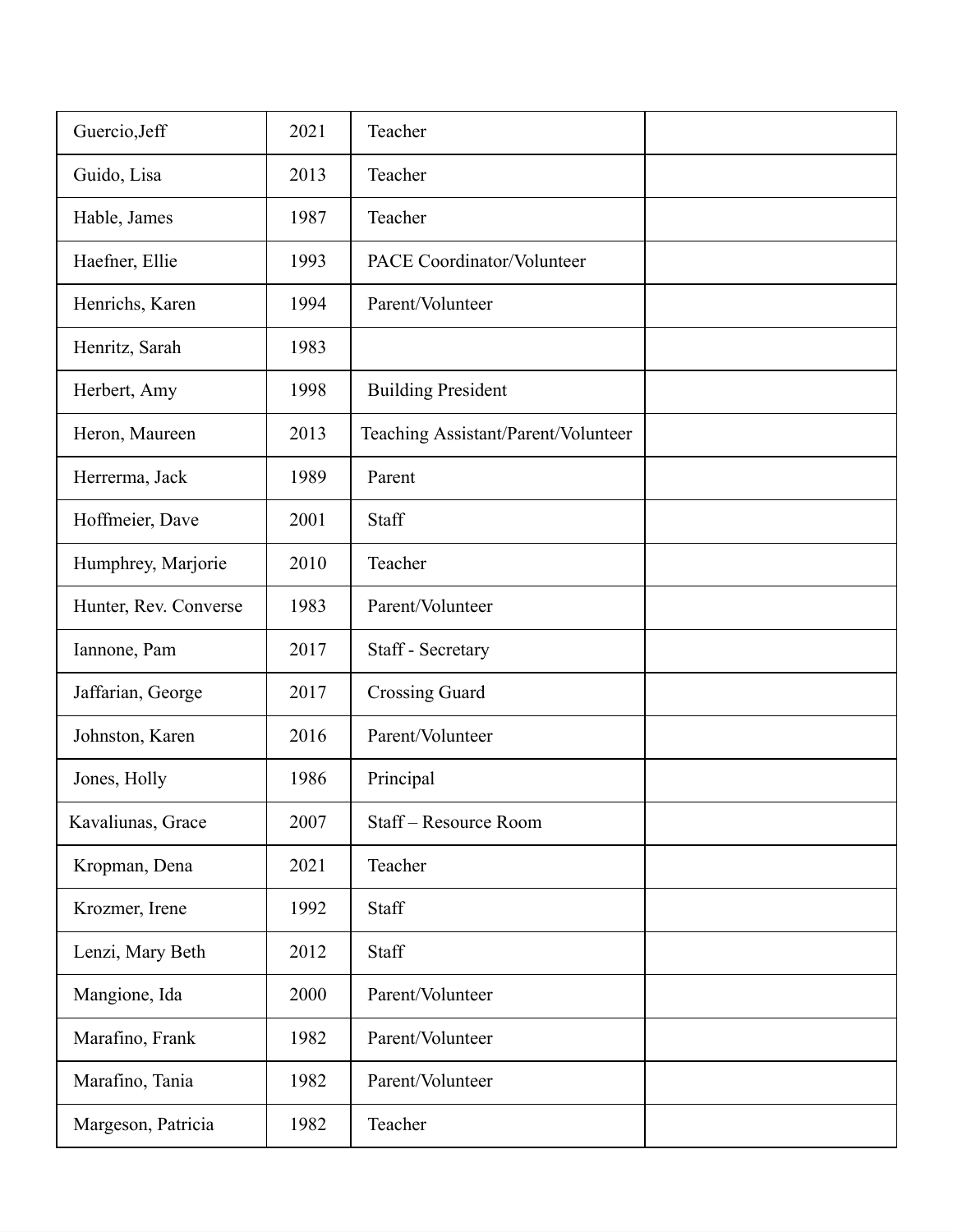| Martin, Ann           | 2004 | Teacher                    |  |
|-----------------------|------|----------------------------|--|
| McGrath, Greg         | 1992 | Board of Education Member  |  |
| Morasse, Louise       | 1991 | Guidance Counselor         |  |
| Muir, Dr. Wildred     | 1982 | School Physician           |  |
| Murray, Nancy         | 1995 | School Secretary           |  |
| Murrell, Sue          | 2002 | Staff-Library              |  |
| Niklewicz, Kyra       | 1998 | Parent/Volunteer           |  |
| Nolan, Mike           | 2018 | <b>Community Supporter</b> |  |
| Nolan, Wendy          | 2018 | <b>Community Supporter</b> |  |
| Northrup, Winona      | 1982 | Staff – Support Office     |  |
| Paulsen, Edward (Ned) | 1996 | Principal                  |  |
| Perreaud, Chales      | 2011 | Board of Education Member  |  |
| Petro, Connie         | 2006 | Staff – Secretary          |  |
| Poinan, Lisa          | 2014 | Teacher                    |  |
| Pomeroy, Fred         | 1995 | Volunteer                  |  |
| Porter, Gerard        | 2017 | Teacher, Coach             |  |
| Quinlan, Chris        | 2008 | Parent/Volunteer/Staff     |  |
| Reardon, Barbara      | 2005 | Staff                      |  |
| Reardon, Dan          | 1990 | Staff-Media Center         |  |
| Rissone, Donna        | 1990 | Teacher                    |  |

| i.<br>э<br>0<br>٠. |  |
|--------------------|--|
|--------------------|--|

| Name            | Year | Position          | Comments |
|-----------------|------|-------------------|----------|
| Ritzman, Bonnie | 2009 | Staff – Secretary |          |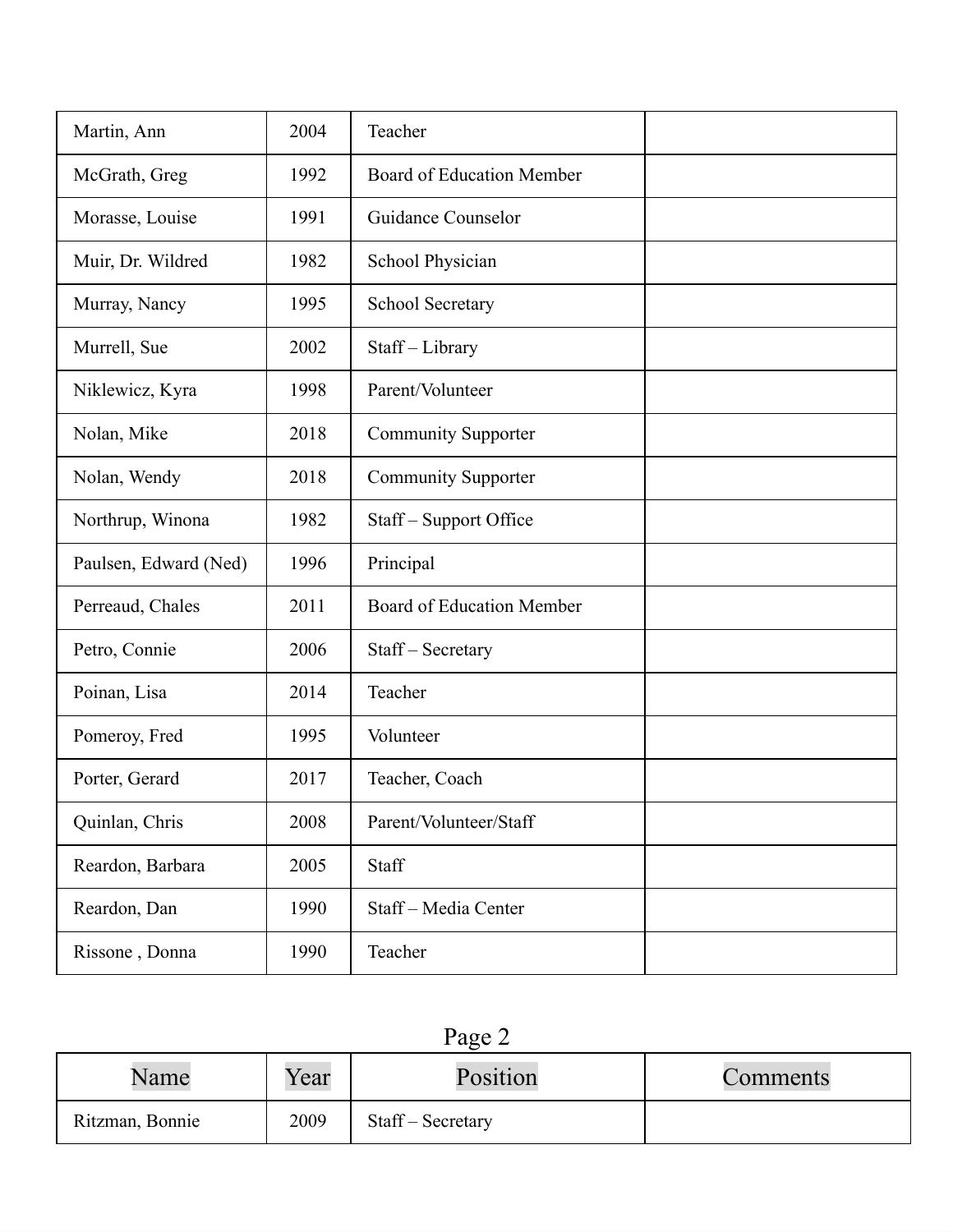| Rojas, Kristan       | 2019 | TA/Community Volunteer           |                             |
|----------------------|------|----------------------------------|-----------------------------|
| Ruiz, Jacqui         | 2006 | Parent/Volunteer/Staff           |                             |
| Mary Anna Russo      | 1998 | Parent/Volunteer/HNC             | Distinguished Service Award |
| Russotti, Sue        | 2003 | Parent/Volunteer                 |                             |
| Sadler, Mary Beth    | 2012 | Staff                            |                             |
| Sassaman, Walter     | 1984 | Town Historian                   |                             |
| Sauerhafer, Harry    | 2001 | Scout Leader/YMCA Latchkey Coor  |                             |
| Schultz, Beckie      | 2009 | <b>Board of Education Member</b> |                             |
| Scott, Evelyn        | 1985 | Urban Suburban Parent            |                             |
| Seeley, Mike         | 1998 | Teacher/Coach                    |                             |
| Sibbs, Dolores       | 1987 | Teacher                          |                             |
| Soeder, Patricia     | 1986 | Teacher                          |                             |
| Smith, Colleen       | 2016 | Parent/Volunteer                 |                             |
| Spivey, Miriam       | 1991 | Parent                           |                             |
| Sproule, Dr. Joseph  | 1992 | Superintendent                   |                             |
| Sterrett, Dallas     | 1989 | Parent                           |                             |
| Stout, Diane         | 2019 | Staff – Secretary                |                             |
| Taddeo, Kathy        | 1997 | Teacher                          |                             |
| Taenzer, Muriel      | 1984 | Parent                           | Distinguished Service Award |
| Taillie, Marie       | 2004 | Parent/Volunteer                 |                             |
| Tantalo, Lt. Richard | 2001 | Irondequoit Police Dept/DARE     |                             |
| Traver, Kathy        | 2021 | Parent/Voluntter                 |                             |
| Tortora, Gretchen    | 2007 | Parent/Volunteer/Staff           |                             |
| Vay, John            | 2018 | Parent/Volunteer/Board of Ed     |                             |